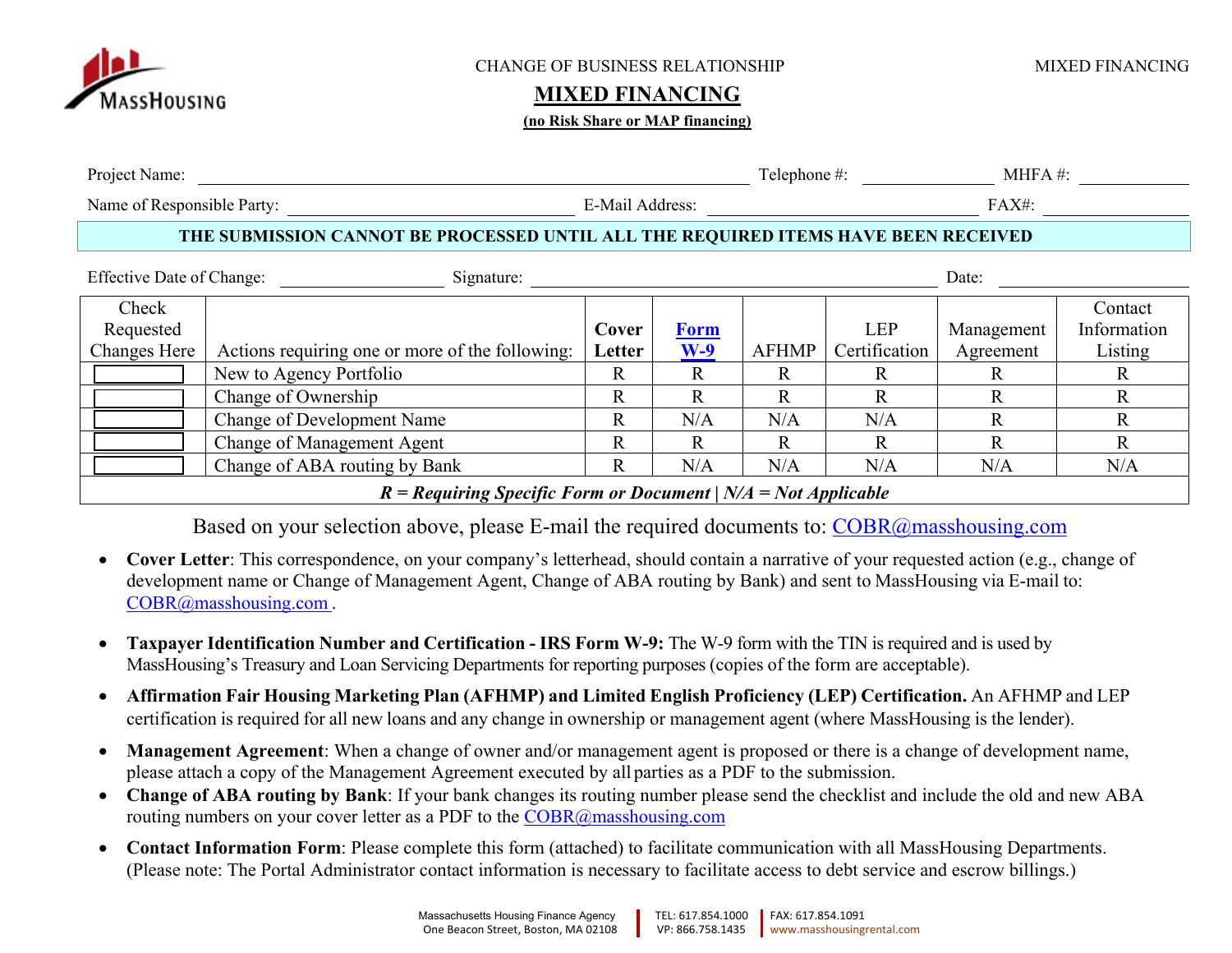## CHANGE OF BUSINESS RELATIONISHIP **Business Relationship Contact Information Form**

| Development Name:         |                |            | Request Date:          |  |
|---------------------------|----------------|------------|------------------------|--|
| HAP Contract #:           |                |            | MH#:                   |  |
| HUD FHA#:                 |                |            | <b>Effective Date:</b> |  |
| HUD Risk Share #:         | Asset Manager: |            |                        |  |
| General Partner/Owner:    |                |            |                        |  |
| Principal Contact Person: |                |            |                        |  |
| Mailing Address - Street: |                |            |                        |  |
| City/State/Zip:           |                |            |                        |  |
| Phone Number:             |                | FAX Number |                        |  |
| Email Address:            |                |            |                        |  |
| Website URL:              |                |            |                        |  |
| Management Agent:         |                |            |                        |  |
| Principle Contact Person: |                |            |                        |  |
| Mailing Address - Street: |                |            |                        |  |
| City/State/Zip:           |                |            |                        |  |
| Phone Number:             |                | FAX Number |                        |  |
| Email Address:            |                |            |                        |  |
| Website URL:              |                |            |                        |  |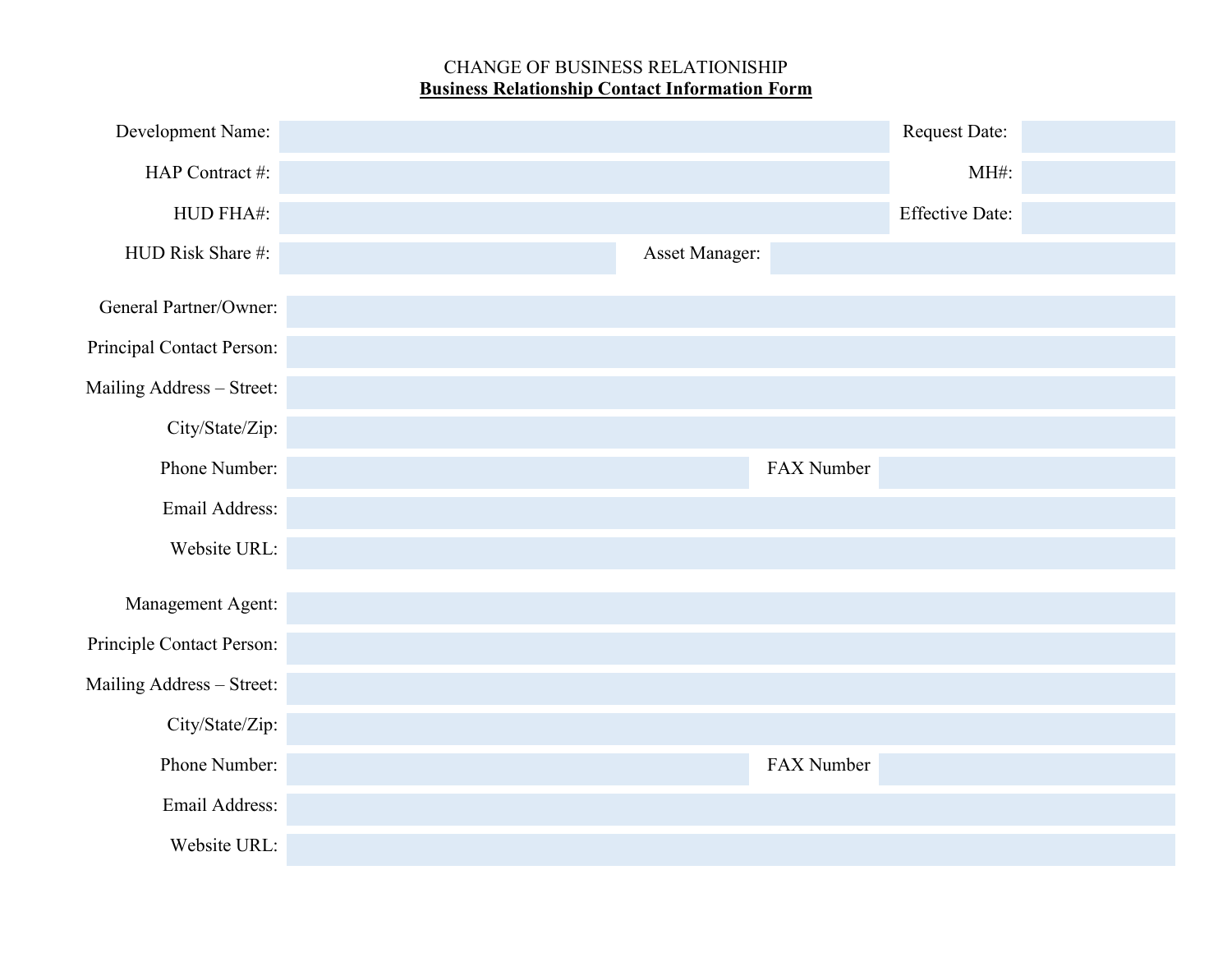## CHANGE OF BUSINESS RELATIONISHIP

| Regional Manager:         |            |
|---------------------------|------------|
| Mailing Address - Street: |            |
| City/State/Zip:           |            |
| Phone Number:             | FAX Number |
| Email Address:            |            |
| Website URL:              |            |
| Site Manager:             |            |
|                           |            |
| Mailing Address - Street: |            |
| City/State/Zip:           |            |
| Phone Number:             | FAX Number |
| Email Address:            |            |
| Website URL:              |            |
|                           |            |
| Portal Administrator:     |            |
| Mailing Address - Street: |            |
|                           |            |
| City/State/Zip:           |            |
| Phone Number:             | FAX Number |
| Email Address:            |            |